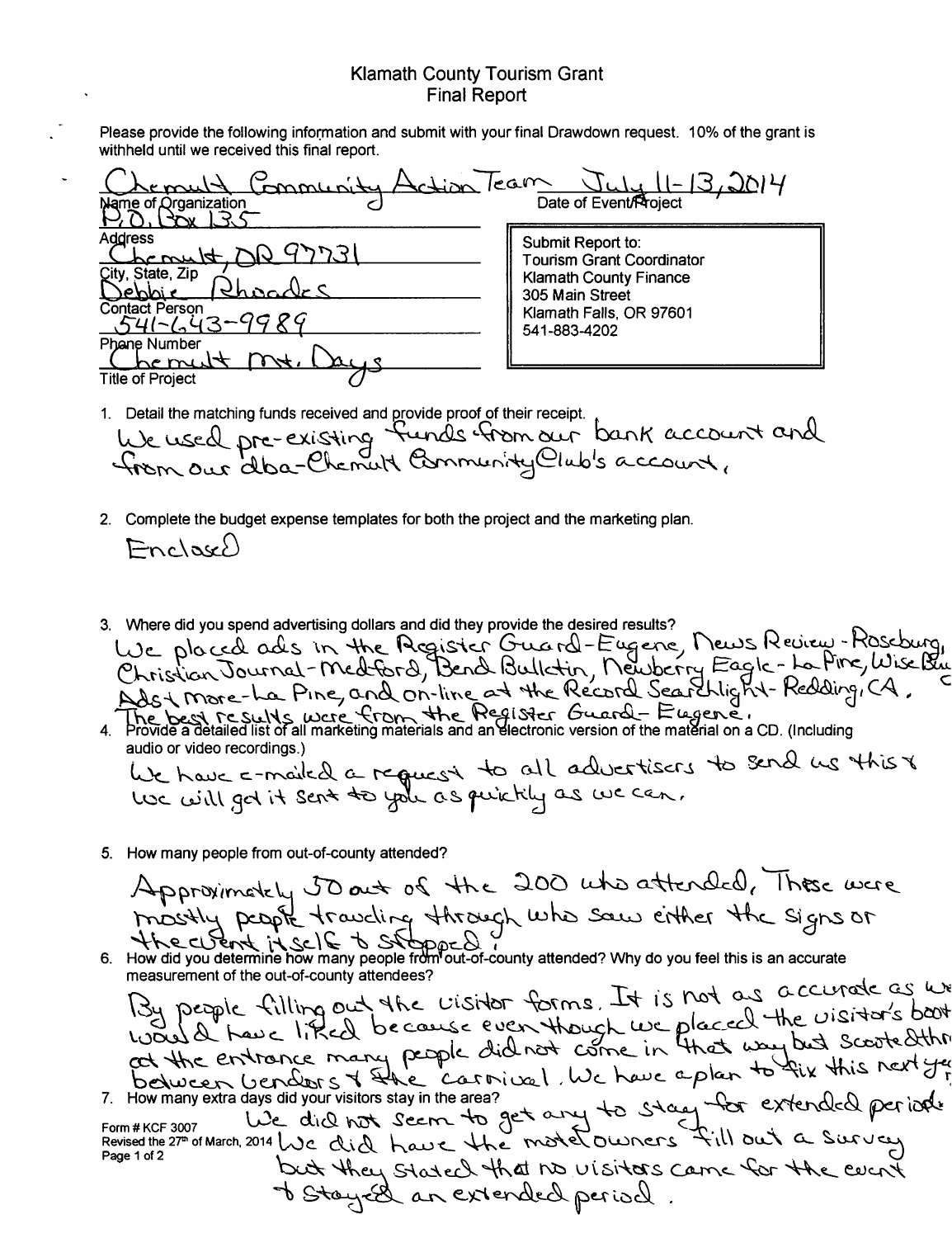8. How did you determine how many extra days your visitors stayed? Why do you feel this is an accurate measurement of the extra days?

 $V/A$ 

9. Do you plan on sponsoring this event again?

 $\gamma_{eS}$ , Our date for 2015 is July 17-19,

10. Do you have any comments or suggestions for the Tourism Review Communes regume to the avant or reimbursement process?<br>
Luck this did not do as well as we had hoped<br>
(we appreciated the grant very much. We will be doing

 $l$ ibr Rhoader **Signature** 

Date

J

Ń

و

Die Rhoodes- Secretary